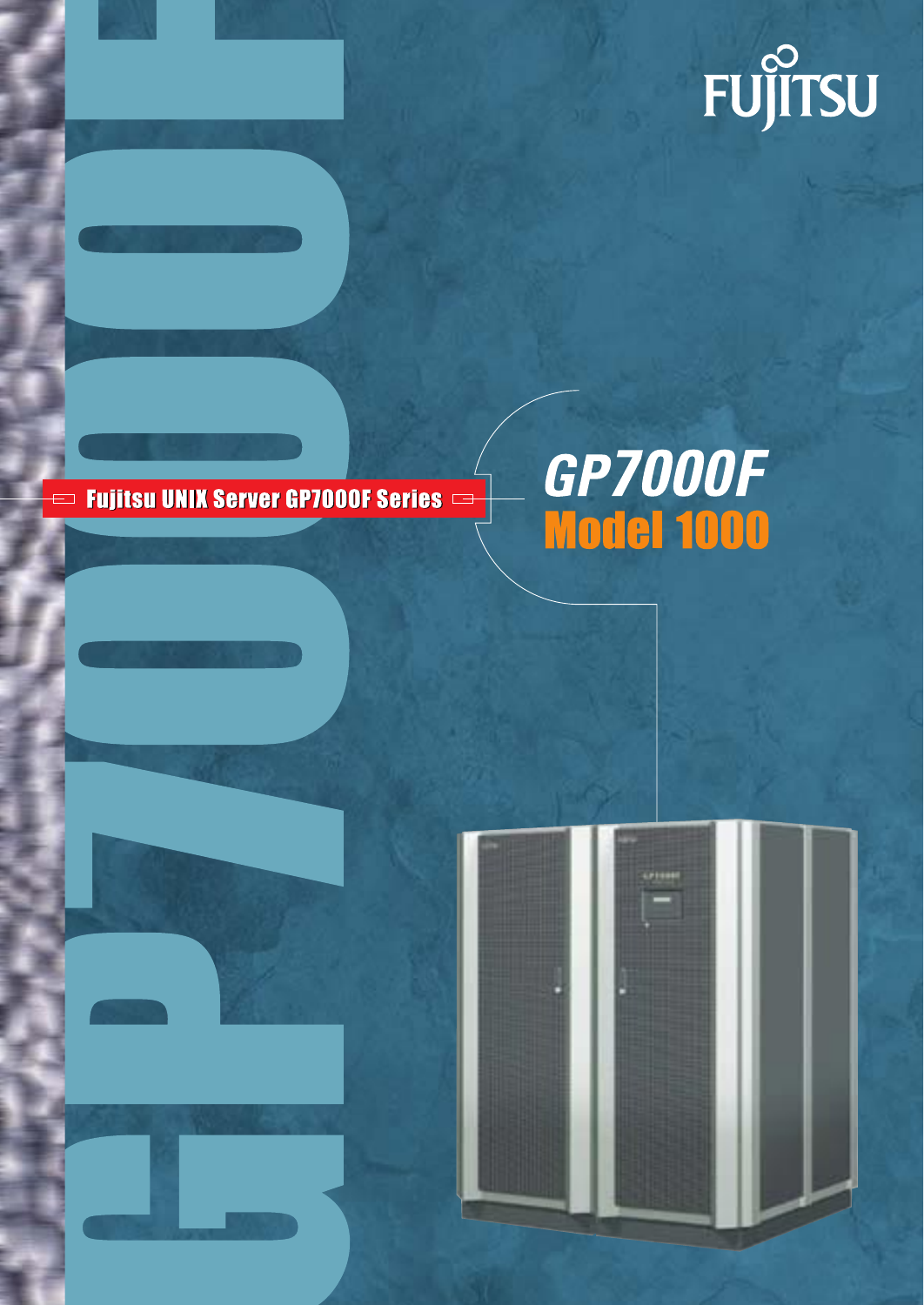# **Welcome to the world of clustered systems, GP7000F Model 1000 brings scalability and af**

t, t.

**FARY** 

**17.8 kg** 

**FIX ALLA** 

-11 1

**Model 1000 adds to Fujitsu's growing family of Solaris based servers by offering a lower cost alternative to those customers wishing to expand their server power range to 32 processors. Ideal for server consolidation, e-commerce, and large enterprise application processing, GP7000F Model 1000 offers the perfect alternative when the business need does not require the larger SMP(Symmetrical Multi-Processing) power features of Model 2000.** 

 **Solaris 7, the same 64-bit Unix operating system used across the GP7000F range delivers proven world-class stability and a wealth of application software to meet your highest standards.** 

 **Add to this Fujitsu's RAS( Reliability, Availability, Serviceability) strategy for maximum up time and service life and once again Model 1000 brings all the features you need to reduce your total cost of ownership.**

 **Like all other Fujitsu GP7000F SMP systems, Model 1000 uses Fujitsu's own SPARC64 GP processors, together with other leading** 

**technologies such as the "world's best" cross bar switching to ensure maximum scalability and system resource utilization. The power of the SMP configuration can be dynamically reallocated allowing multiple applications to obtain the resources they need when they need it. As a result Model 1000 is perfect for many enterprise class tasks. All but the very largest of server consolidations needs will be met by this well sized data centre system.** 

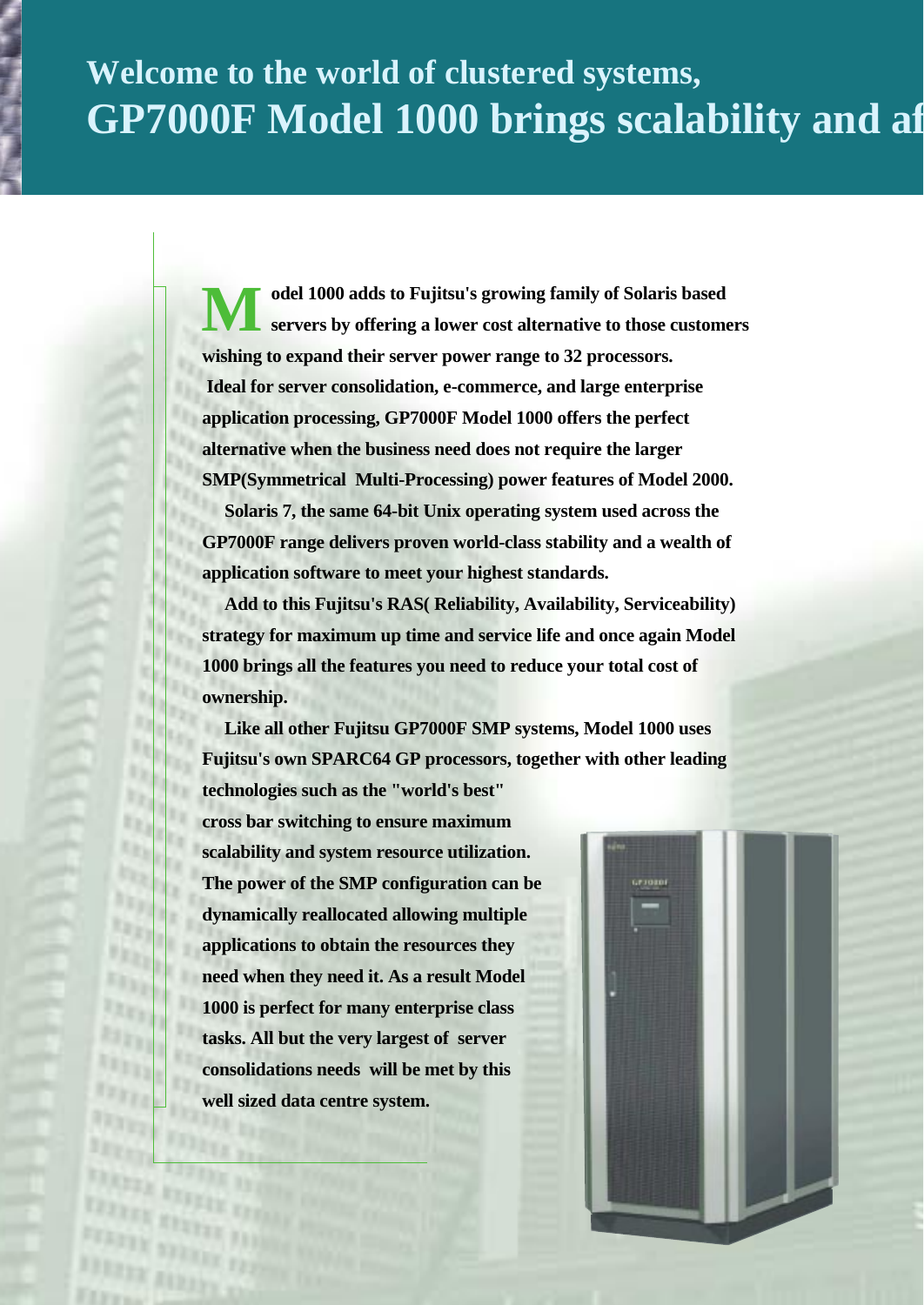## **Leading performance**

### **"SPARC64 GP", high performance and reliability**

 "SPARC64 GP" as used in the GP7000F series is the latest 64-bit RISC processor and conforms completely to SPARC International's V9 architecture. It features high speeded processing, very large capacity cache, parallel instruction processing through 'Out-of-Order' operation and a highly accurate instruction branch prediction function. All of these ensure excellent performance in either scientific or business transaction environments. Importantly SPARC64 GP has ECC (Error Checking & Correction) in more places than comparable SPARC processors. This ensures you receive higher reliability through significantly reduced processor instruction failure rates.

#### **Scalable Memory access and performance**

 Whether 1 or 32 processors, the Fujitsu design provides ultra fast processor to memory performance whatever your required configuration.

#### **High performance cross-bar switch**

 This Fujitsu developed technology provides you with the highest available performance and bandwidth in a commercially available system bus(20.48GB/s). The power of the cross-bar switch also provides the best in balanced and smooth scalability up to your chosen maximum number of processors.



## **Cluster system further enhances Model 1000 availability**

 Model 1000 makes us of Fujitsu's "SynfinityCluster" infrastructure software allowing you to build a sophisticated cluster system that will further improve the availability of your system services and data.

#### **High availability**

 All hardware and software can be multiplexed to minimise your system downtime from unexpected events, accidents, component failures and periodic maintenance. Fast service resumption is achieved by inter-nodal failure notification, and hot stand-by techniques derived from Mainframe technology. Model 1000 supports various methods including inter-standby and N-to-one standby.

#### **High performance/Scalability**

 The cluster structure of GP7000F will allow you to grow your system, over time, to a maximum of 16 nodes and 1024 processors. This superior level of scalability makes these systems ideally suited for applications requiring the very highest processing performance.

## **High reliability for mission critical systems**

### **System Control Facility (SCF)**

 Your Model 1000 comes with a System Control Facility with its own independent processor. This provides excellent system monitoring and service control. Being independent of the normal system status, processor failures and system hang-ups, it provides you with valuable information continuously. Immediate detection and accurate notification of failures, potential failures and system control status are viewable either at the server or via a remote monitoring service.

#### **Highly reliable and available hardware**

 The main system components of the Model 1000 (disks, power units and fans) are redundant and hot swappable. Plus the processors, memory, and I/O bus can be easily reconfigured. This ensures that you achieve the highest possible system reliability and availability.



## **Server consolidation by partitioning**

 A partition function is provided which allows you to divide the system into independent single or multiple processor application segments. Each partition is physically independent and allows systems, which you have previously distributed across multiple servers to be integrated onto a single Model 1000. Such consolidation brings better systems management, higher levels of performance, greater system stability, reliability and availability and improved support productivity. Best of all a large reduction in your overall total cost of ownership(TCO) will be possible.